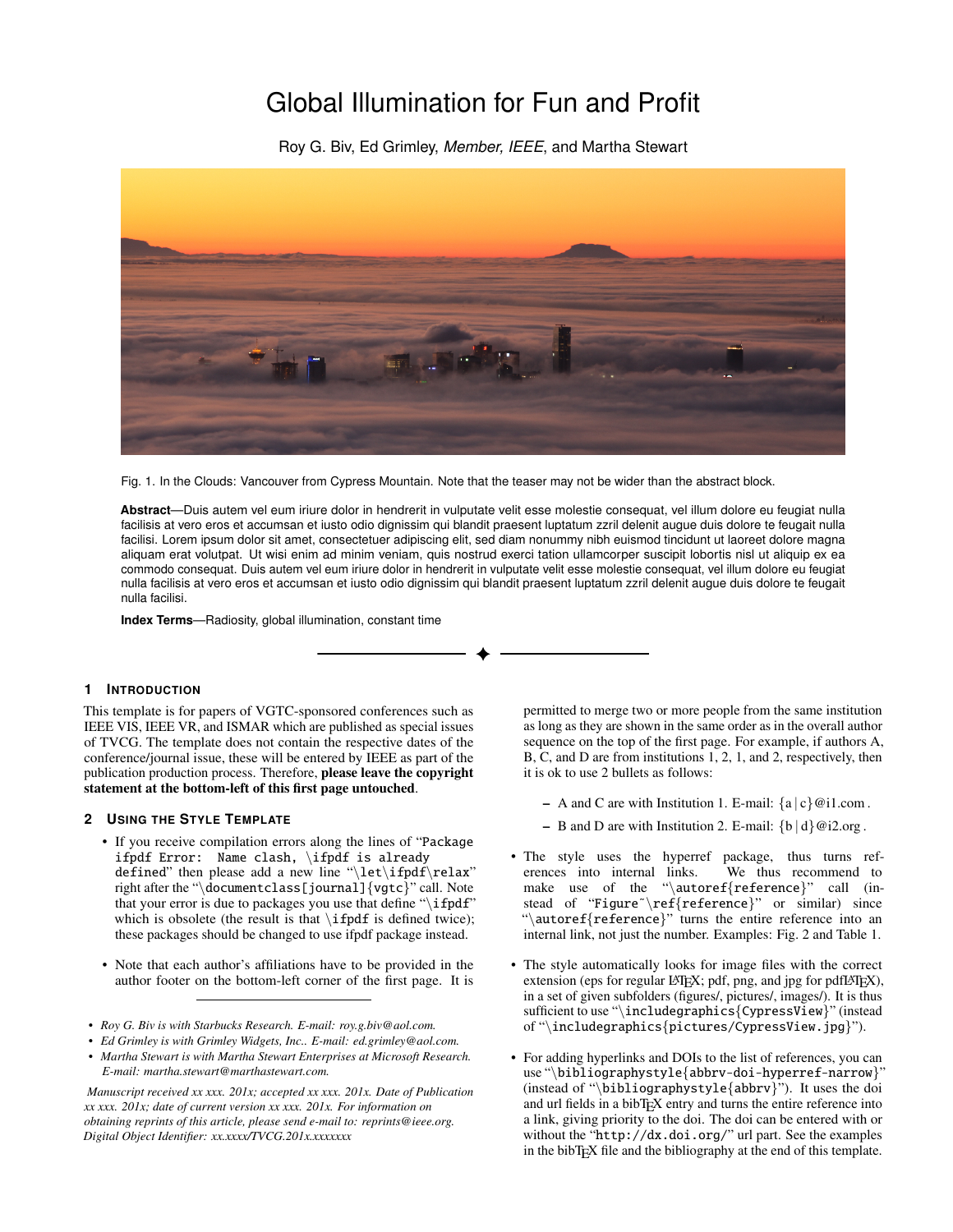Note 1: occasionally (for some LATEX distributions) this hyper-linked bibTEX style may lead to compilation errors ("pdfendlink ended up in different nesting level ...") if a reference entry is broken across two pages (due to a bug in hyperref). In this case make sure you have the latest version of the hyperref package (i. e., update your LATEX installation/packages) or, alternatively, revert back "\bibliographystyle{abbrv-doi-narrow}" (at the expense of removing hyperlinks from the bibliography) and try "\bibliographystyle{abbrv-doi-hyperref-narrow}" again after some more editing.

Note 2: the "-narrow" versions of the bibliography style use the font "PTSansNarrow-TLF" for typesetting the DOIs in a compact way. This font needs to be available on your LAT<sub>EX</sub> system. It is part of the ["paratype" package,](https://www.ctan.org/pkg/paratype) and many distributions (such as MikTeX) have it automatically installed. If you do not have this package yet and want to use a "-narrow" bibliography style then use your LAT<sub>E</sub>X system's package installer to add it. If this is not possible you can also revert to the respective bibliography styles without the "-narrow" in the file name.

DVI-based processes to compile the template apparently cannot handle the different font so, by default, the template file uses the abbrv-doi bibliography style but the compiled PDF shows you the effect of the abbrv-doi-hyperref-narrow style.

## **3 BIBLIOGRAPHY INSTRUCTIONS**

- Sort all bibliographic entries alphabetically but the last name of the first author. This LATEX/bibTEX template takes care of this sorting automatically.
- Merge multiple references into one; e. g., use [\[3,](#page-3-0) [5\]](#page-3-1) (not [\[3\]](#page-3-0) [\[5\]](#page-3-1)). Within each set of multiple references, the references should be sorted in ascending order. This LATEX/bibTEX template takes care of both the merging and the sorting automatically.
- Verify all data obtained from digital libraries, even ACM's DL and IEEE Xplore etc. are sometimes wrong or incomplete.
- Do not trust bibliographic data from other services such as Mendeley.com, Google Scholar, or similar; these are even more likely to be incorrect or incomplete.
- Articles in journal—items to include:
	- author names
	- title
	- journal name
	- year
	- volume
	- number
	- month of publication as variable name (i. e., {jan} for January, etc.; month ranges using  $\{\int \tan \frac{\pi}{4} f(x) dx\}$  or  $\{\int \tan \frac{\pi}{4} f(x) dx\}$  $\{+(-1)$ # feb})
- use journal names in proper style: correct: "IEEE Transactions on Visualization and Computer Graphics", incorrect: "Visualization and Computer Graphics, IEEE Transactions on"
- Papers in proceedings—items to include:
	- author names
	- title
	- abbreviated proceedings name: e. g., "Proc.\ CONF ACRONYNM" without the year; example: "Proc.\ CHI", "Proc.\ 3DUI", "Proc.\ Eurographics", "Proc.\ EuroVis"
- year
- publisher
- town with country of publisher (the town can be abbreviated for well-known towns such as New York or Berlin)
- article/paper title convention: refrain from using curly brackets, except for acronyms/proper names/words following dashes/question marks etc.; example:
	- paper "Marching Cubes: A High Resolution 3D Surface Construction Algorithm"
	- should be entered as "{M}arching {C}ubes: A High Resolution {3D} Surface Construction Algorithm" or " $\{M\}$ arching  $\{C\}$ ubes: A high resolution  $\{3D\}$  surface construction algorithm"
	- will be typeset as "Marching Cubes: A high resolution 3D surface construction algorithm"
- for all entries
	- DOI can be entered in the DOI field as plain DOI number or as DOI url; alternative: a url in the URL field
	- provide full page ranges AA--BB
- when citing references, do not use the reference as a sentence object; e.g., wrong: "In [\[4\]](#page-3-2) the authors describe ...", correct: "Lorensen and Cline [\[4\]](#page-3-2) describe . . . "

## **4 EXAMPLE SECTION**

Lorem ipsum dolor sit amet, consetetur sadipscing elitr, sed diam You can use margins erat, sed diam voluptua. At vero eos et accusam et justo duo dolores for comments et ea rebum. Stet clita kasd gubergren, no sea takimata sanctus est while editing the submission, but please remove the dolore magna aliquyam erat, sed diam voluptua  $[3, 5]$  $[3, 5]$ . At vero eos et  $\frac{\text{t}}{\text{marginpar}}$ accusam et justo duo dolores et ea rebum. Stet clita kasd gubergren, comments for no sea takimata sanctus est Lorem ipsum dolor sit amet. Lorem ipsum submission. nonumy eirmod tempor invidunt ut labore et dolore magna aliquyam Lorem ipsum dolor sit amet. Lorem ipsum dolor sit amet, consetetur sadipscing elitr, sed diam nonumy eirmod tempor invidunt ut labore et dolor sit amet, consetetur sadipscing elitr, sed diam nonumy eirmod tempor invidunt ut labore et dolore magna aliquyam erat, sed diam voluptua. At vero eos et accusam et justo duo dolores et ea rebum. Stet clita kasd gubergren, no sea takimata sanctus est.

# **5 EXPOSITION**

Duis autem vel eum iriure dolor in hendrerit in vulputate velit esse molestie consequat, vel illum dolore eu feugiat nulla facilisis at vero eros et accumsan et iusto odio dignissim qui blandit praesent luptatum zzril delenit augue duis dolore te feugait nulla facilisi. Lorem ipsum dolor sit amet, consectetuer adipiscing elit, sed diam nonummy nibh euismod tincidunt ut laoreet dolore magna aliquam erat volutpat [\[2\]](#page-3-3).

$$
\sum_{j=1}^{z} j = \frac{z(z+1)}{2} \tag{1}
$$

Lorem ipsum dolor sit amet, consetetur sadipscing elitr, sed diam nonumy eirmod tempor invidunt ut labore et dolore magna aliquyam erat, sed diam voluptua. At vero eos et accusam et justo duo dolores et ea rebum. Stet clita kasd gubergren, no sea takimata sanctus est Lorem ipsum dolor sit amet. Lorem ipsum dolor sit amet, consetetur sadipscing elitr, sed diam nonumy eirmod tempor invidunt ut labore et dolore magna aliquyam erat, sed diam voluptua. At vero eos et accusam et justo duo dolores et ea rebum. Stet clita kasd gubergren, no sea takimata sanctus est Lorem ipsum dolor sit amet.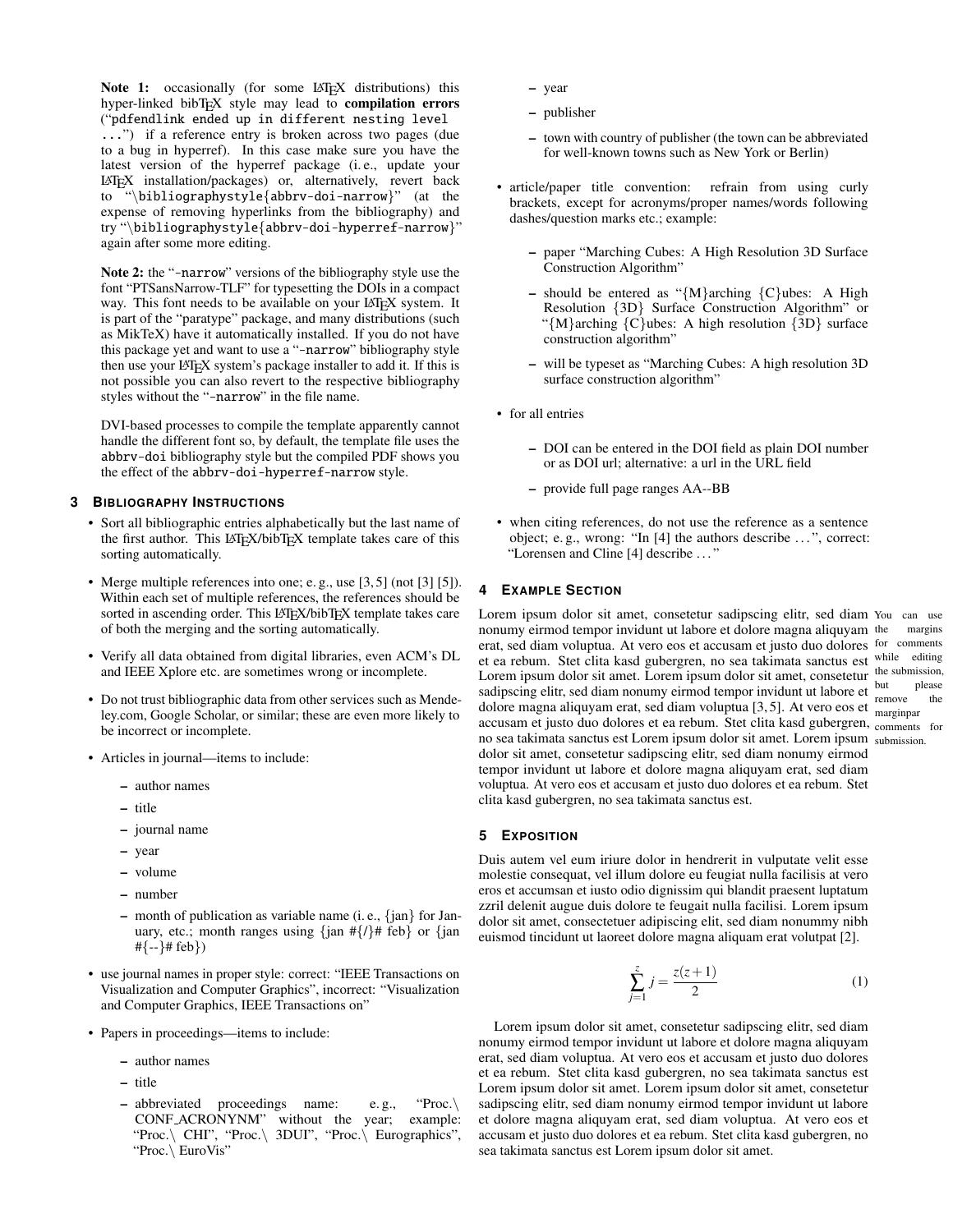<span id="page-2-1"></span>

| Table 1. VIS/VisWeek accepted/presented papers: 1990-2016. |
|------------------------------------------------------------|
|------------------------------------------------------------|

| year | <b>Vis/SciVis</b> | SciVis conf | <b>InfoVis</b> | VAST | VAST conf | SIA<br>TVCG @ | CG&A@VIS | $G\&A$<br>VIS/VisWeek<br><b>TYCG</b><br>.<br>Incl. | w/o TVCG/CG&A<br>VIS/VisWeek |
|------|-------------------|-------------|----------------|------|-----------|---------------|----------|----------------------------------------------------|------------------------------|
| 2016 | 30                |             | 37             | 33   | 15        | 23            | 10       | 148                                                | 115                          |
| 2015 | 33                | 9           | 38             | 33   | 14        | 17            | 15       | 159                                                | 127                          |
| 2014 | 34                |             | 45             | 33   | 21        | 20            |          | 153                                                | 133                          |
| 2013 | 31                |             | 38             | 32   |           | 20            |          | 121                                                | 101                          |
| 2012 | 42                |             | 44             | 30   |           | 23            |          | 139                                                | 116                          |
| 2011 | 49                |             | 44             | 26   |           | 20            |          | 139                                                | 119                          |
| 2010 | 48                |             | 35             | 26   |           |               |          | 109                                                | 109                          |
| 2009 | 54                |             | 37             | 26   |           |               |          | 117                                                | 117                          |
| 2008 | 50                |             | 28             | 21   |           |               |          | 99                                                 | 99                           |
| 2007 | 56                |             | 27             | 24   |           |               |          | 107                                                | 107                          |
| 2006 | 63                |             | 24             | 26   |           |               |          | 113                                                | 113                          |
| 2005 | 88                |             | 31             |      |           |               |          | 119                                                | 119                          |
| 2004 | 70                |             | 27             |      |           |               |          | 97                                                 | 97                           |
| 2003 | 74                |             | 29             |      |           |               |          | 103                                                | 103                          |
| 2002 | 78                |             | 23             |      |           |               |          | 101                                                | 101                          |
| 2001 | 74                |             | 22             |      |           |               |          | 96                                                 | 96                           |
| 2000 | 73                |             | 20             |      |           |               |          | 93                                                 | 93                           |
| 1999 | 69                |             | 19             |      |           |               |          | 88                                                 | 88                           |
| 1998 | 72                |             | 18             |      |           |               |          | 90                                                 | 90                           |
| 1997 | 72                |             | 16             |      |           |               |          | 88                                                 | 88                           |
| 1996 | 65                |             | 12             |      |           |               |          | 77                                                 | 77                           |
| 1995 | 56                |             | 18             |      |           |               |          | 74                                                 | 74                           |
| 1994 | 53                |             |                |      |           |               |          | 53                                                 | 53                           |
| 1993 | 55                |             |                |      |           |               |          | 55                                                 | 55                           |
| 1992 | 53                |             |                |      |           |               |          | 53                                                 | 53                           |
| 1991 | 50                |             |                |      |           |               |          | 50                                                 | 50                           |
| 1990 | 53                |             |                |      |           |               |          | 53                                                 | 53                           |
| sum  | 1545              | 9           | 632            | 310  | 50        | 123           | 25       | 2694                                               | 2546                         |

## **5.1 Lorem ipsum**

Lorem ipsum dolor sit amet (see [Table 1\)](#page-2-1), consetetur sadipscing elitr, sed diam nonumy eirmod tempor invidunt ut labore et dolore magna aliquyam erat, sed diam voluptua. At vero eos et accusam et justo duo dolores et ea rebum. Stet clita kasd gubergren, no sea takimata sanctus est Lorem ipsum dolor sit amet. Lorem ipsum dolor sit amet, consetetur sadipscing elitr, sed diam nonumy eirmod tempor invidunt ut labore et dolore magna aliquyam erat, sed diam voluptua. At vero eos et accusam et justo duo dolores et ea rebum. Stet clita kasd gubergren, no sea takimata sanctus est Lorem ipsum dolor sit amet. Lorem ipsum dolor sit amet, consetetur sadipscing elitr, sed diam nonumy eirmod tempor invidunt ut labore et dolore magna aliquyam erat, sed diam voluptua. At vero eos et accusam et justo duo dolores et ea rebum.

# **5.2 Mezcal Head**

Lorem ipsum dolor sit amet (see [Fig. 2\)](#page-2-0), consetetur sadipscing elitr, sed diam nonumy eirmod tempor invidunt ut labore et dolore magna aliquyam erat, sed diam voluptua. At vero eos et accusam et justo duo dolores et ea rebum. Stet clita kasd gubergren, no sea takimata sanctus est Lorem ipsum dolor sit amet. Lorem ipsum dolor sit amet, consetetur sadipscing elitr, sed diam nonumy eirmod tempor invidunt ut labore et dolore magna aliquyam erat, sed diam voluptua. At vero eos et accusam et justo duo dolores et ea rebum. Stet clita kasd gubergren, no sea takimata sanctus est Lorem ipsum dolor sit amet.

## 5.2.1 Duis Autem

Lorem ipsum dolor sit amet, consetetur sadipscing elitr, sed diam nonumy eirmod tempor invidunt ut labore et dolore magna aliquyam erat, sed diam voluptua. At vero eos et accusam et justo duo dolores et ea rebum. Stet clita kasd gubergren, no sea takimata sanctus est Lorem ipsum dolor sit amet. Lorem ipsum dolor sit amet, consetetur



<span id="page-2-0"></span>Fig. 2. A visualization of the 1990–2015 data from [Table 1.](#page-2-1) The image is from [\[1\]](#page-3-4) and is in the public domain.

sadipscing elitr, sed diam nonumy eirmod tempor invidunt ut labore et dolore magna aliquyam erat, sed diam voluptua. At vero eos et accusam et justo duo dolores et ea rebum. Stet clita kasd gubergren, no sea takimata sanctus est Lorem ipsum dolor sit amet. Lorem ipsum dolor sit amet, consetetur sadipscing elitr, sed diam nonumy eirmod tempor invidunt ut labore et dolore magna aliquyam erat, sed diam voluptua. At vero eos et accusam et justo duo dolores et ea rebum. Stet clita kasd gubergren, no sea takimata sanctus est. Lorem ipsum dolor sit amet.

## 5.2.2 Ejector Seat Reservation

Duis autem  $[4]$ <sup>[1](#page-2-2)</sup> vel eum iriure dolor in hendrerit in vulputate velit esse molestie consequat,[2](#page-2-3) vel illum dolore eu feugiat nulla facilisis at vero eros et accumsan et iusto odio dignissim qui blandit praesent luptatum zzril delenit augue duis dolore te feugait nulla facilisi. Lorem ipsum dolor sit amet, consectetuer adipiscing elit, sed diam nonummy nibh euismod tincidunt ut laoreet dolore magna aliquam erat volutpat.

Confirmed Ejector Seat Reservation Ut wisi enim ad minim veniam, quis nostrud exerci tation ullamcorper suscipit lobortis nisl ut aliquip ex ea commodo consequat [\[6\]](#page-3-5). Duis autem vel eum iriure dolor in hendrerit in vulputate velit esse molestie consequat, vel illum dolore eu feugiat nulla facilisis at vero eros et accumsan et iusto odio dignissim qui blandit praesent luptatum zzril delenit augue duis dolore te feugait nulla facilisi.

Rejected Ejector Seat Reservation Ut wisi enim ad minim veniam, quis nostrud exerci tation ullamcorper suscipit lobortis nisl ut aliquip ex ea commodo consequat. Duis autem vel eum iriure dolor in hendrerit in vulputate velit esse molestie

## **5.3 Vestibulum**

Vestibulum ut est libero. Suspendisse non libero id massa congue egestas nec at ligula. Donec nibh lorem, ornare et odio eu, cursus accumsan felis. Pellentesque habitant morbi tristique senectus et netus et malesuada fames ac turpis egestas. Donec dapibus quam vel eros mattis, id ornare dolor convallis. Donec at nisl sapien. Integer fringilla laoreet tempor. Fusce accumsan ante vel augue euismod, sit amet maximus turpis mattis. Nam accumsan vestibulum rhoncus. Aenean quis pellentesque augue. Suspendisse sed augue et velit consequat bibendum id nec est. Quisque erat purus, ullamcorper ut ex vel, dapibus dignissim erat.

Quisque sit amet orci quam. Lorem ipsum dolor sit amet, consectetur adipiscing elit. Aliquam pharetra, nunc non efficitur convallis, tellus purus iaculis lorem, nec ultricies dolor ligula in metus. Class aptent taciti sociosqu ad litora torquent per conubia nostra, per inceptos himenaeos. Aenean eu ex nulla. Morbi id ex interdum, scelerisque lorem nec, iaculis dui. Phasellus ultricies nunc vitae quam fringilla laoreet. Quisque sed dolor at sem vestibulum fringilla nec ac augue.

<sup>1</sup>The algorithm behind Marching Cubes [\[4\]](#page-3-2) had already been described by Wyvill et al. [\[7\]](#page-3-6) a year earlier.

<span id="page-2-3"></span><span id="page-2-2"></span><sup>2</sup>Footnotes appear at the bottom of the column.